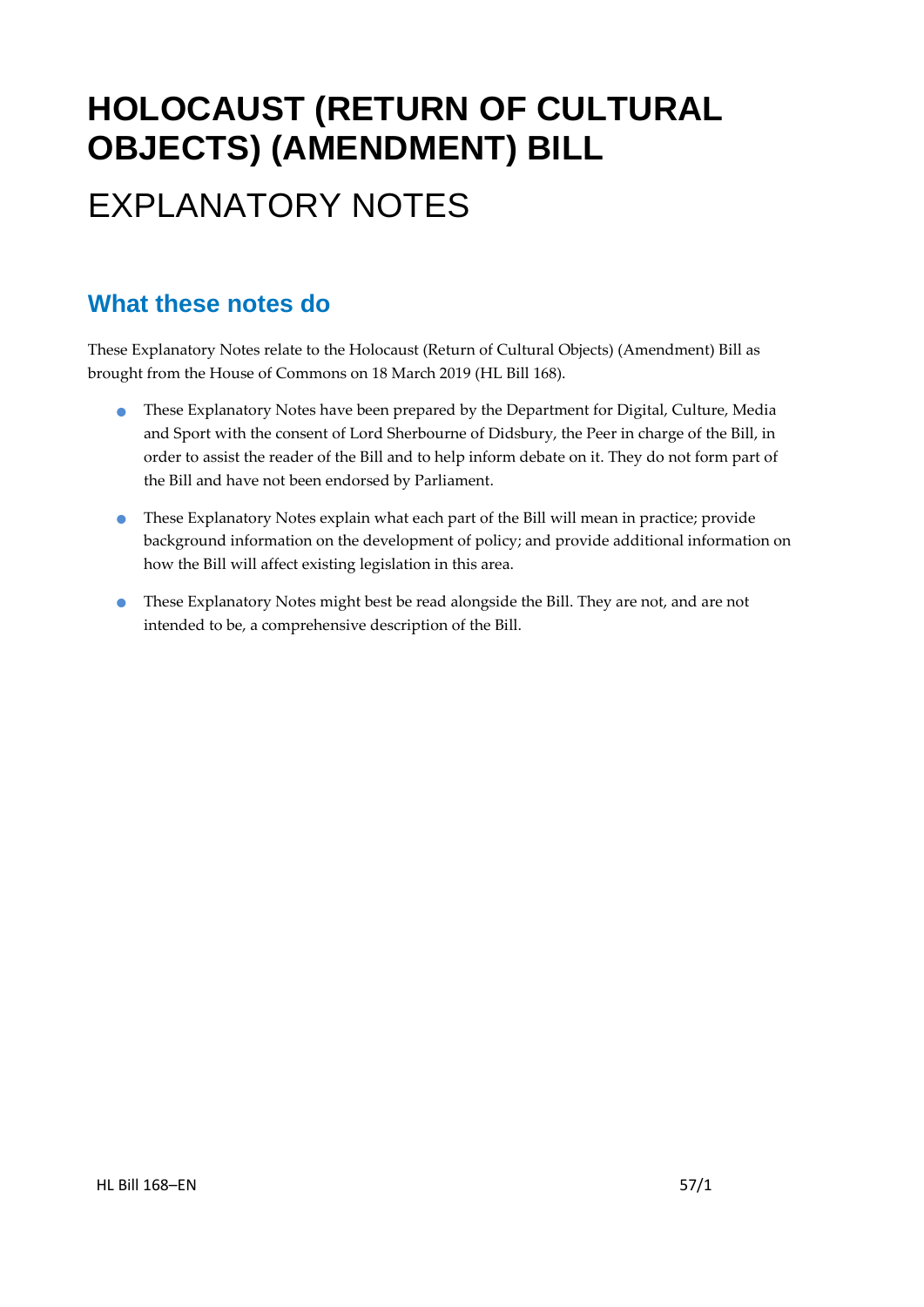### **Table of Contents**

| Subject                                                                                                                                 | Page of these Notes |
|-----------------------------------------------------------------------------------------------------------------------------------------|---------------------|
| <b>Overview of the Bill</b>                                                                                                             | $\overline{2}$      |
| Policy background                                                                                                                       | $\overline{2}$      |
| Legal background                                                                                                                        | $\overline{2}$      |
| Territorial extent and application                                                                                                      | $\overline{2}$      |
| <b>Commentary on provisions of Bill</b>                                                                                                 | 3                   |
| Clause 1: Holocaust (Return of Cultural Objects) Act 2009: repeal of sunset provision<br>Clause 2: Extent, commencement and short title | 3<br>3              |
| Commencement                                                                                                                            | 3                   |
| Financial implications of the Bill                                                                                                      | 3                   |
| Parliamentary approval for financial costs or for charges imposed                                                                       | 3                   |
| Annex A – Territorial extent and application in the United Kingdom                                                                      | - 5                 |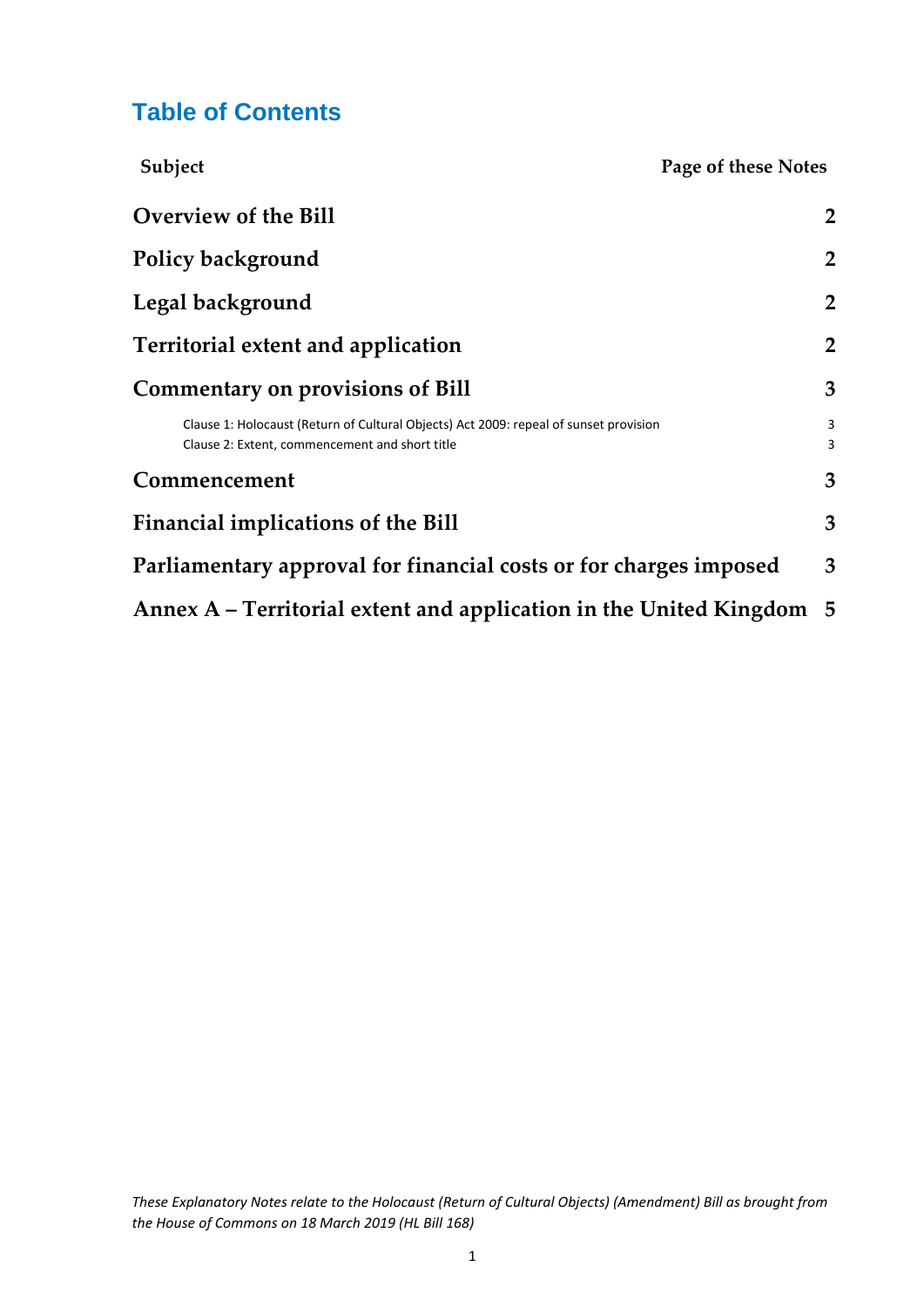### <span id="page-2-0"></span>**Overview of the Bill**

- 1 The Bill amends the Holocaust (Return of Cultural Objects) Act 2009 (the "Act") to prevent it from expiring on 11 November 2019.
- 2 The Act received Royal Assent on 12 November 2009. Section 4(7) of the Act contains a sunset clause that causes the Act to expire 10 years from the day on which it was passed. However, this Bill makes provision for the Act to continue to have effect indefinitely. To achieve this, the Bill repeals section 4(7) of the Act.
- 3 The Act confers power on the national museums and galleries listed in section 1 (the "listed institutions") to return certain cultural objects on grounds relating to events occurring during the Nazi era. It does so by enabling these institutions to give effect to recommendations made by the Spoliation Advisory Panel (the "Panel") for the return of such objects. The Panel offers advice on claims for the return of cultural objects lost during the Nazi era (1933-1945) and which are now in UK collections. The Bill will allow this power to continue indefinitely.

### <span id="page-2-1"></span>**Policy background**

- 4 The Panel was established by the Government in 2000 to consider claims for the return of cultural objects in UK collections lost during the Nazi era. It offers advice to museums and claimants on what might be an appropriate solution in accordance with the Washington Principles on Nazi-Confiscated Art, adopted in 1998 by 44 states, including all EU member states. These Principles aim to encourage the resolution of issues relating to the return of cultural objects lost during the Nazi era. The Panel may also advise on claims for items in private ownership but only where this follows a joint request by the claimant and the owner.
- 5 Prior to 2009, where the Panel found that the return of an item in a national museum or gallery was an appropriate solution, it was unable to recommend this because of legal restrictions in the governing legislation of these institutions. The various pieces of legislation only allow the Board of Trustees of these institutions to dispose of items in very limited circumstances, not including following a recommendation by the Panel.
- 6 With the introduction of the Holocaust (Return of Cultural Objects) Act 2009, the 17 listed institutions may now return items lost during the Nazi era, where this follows a recommendation by the Panel and the Secretary of State agrees. Scottish Ministers must consent before the Secretary of State can approve a recommendation that relates to an object in the collection of one of the Scottish listed institutions. The Act includes a sunset clause which means that it will cease to have effect after 11 November 2019.

### <span id="page-2-2"></span>**Legal background**

7 The relevant legal background is explained in the policy background section of these Notes.

### <span id="page-2-3"></span>**Territorial extent and application**

- 8 The provisions of the Bill extend to England and Wales, and Scotland.
- 9 This Bill contains provisions that trigger the Sewel Convention that Westminster will not normally legislate with regard to devolved matters in Scotland without the consent of the Scottish Parliament. A legislative consent motion was agreed by the Scottish Parliament on 8 May 2018.

*These Explanatory Notes relate to the Holocaust (Return of Cultural Objects) (Amendment) Bill as brought from the House of Commons on 18 March 2019 (HL Bill 168)*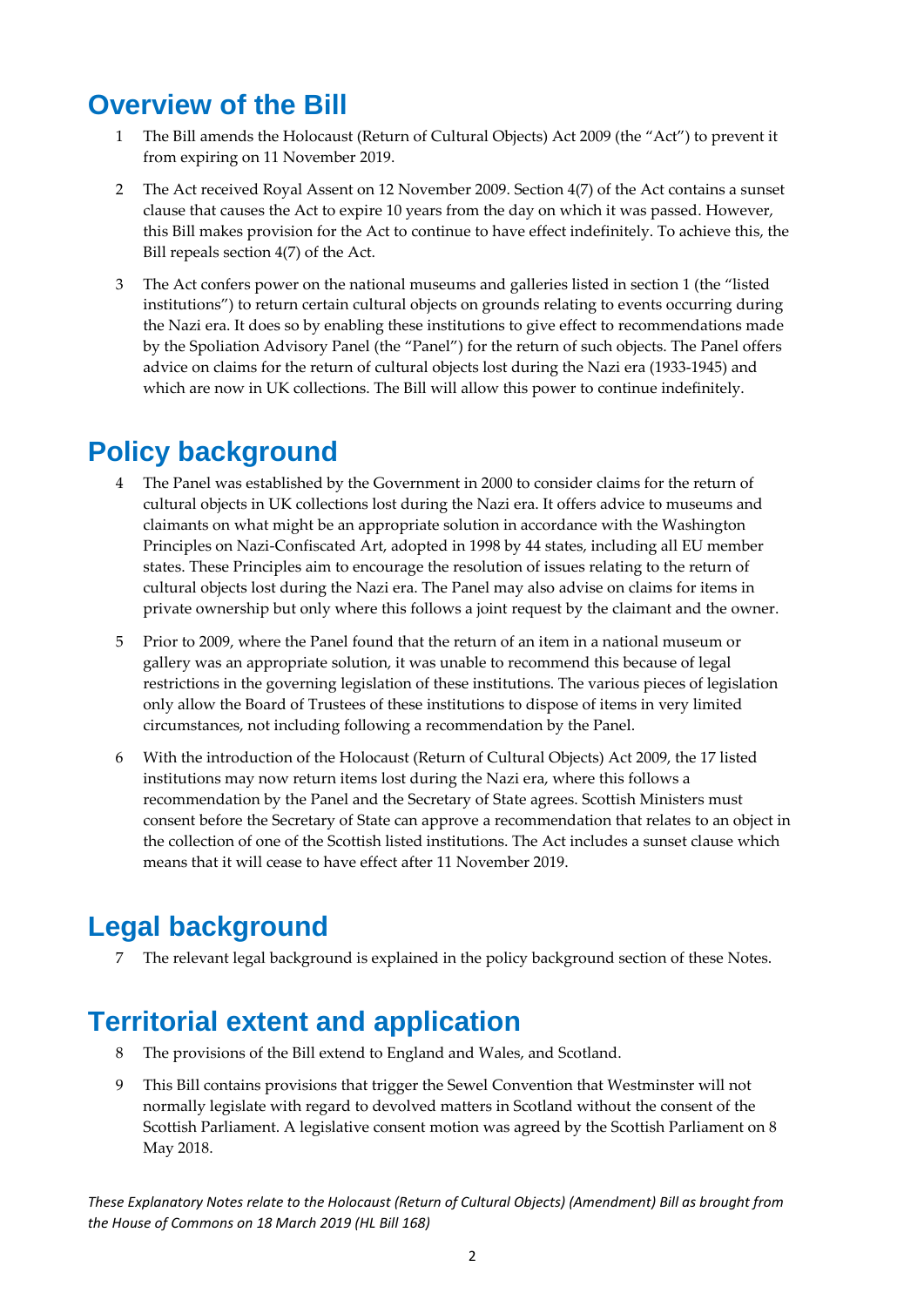### <span id="page-3-0"></span>**Commentary on provisions of Bill**

#### <span id="page-3-1"></span>Clause 1: Holocaust (Return of Cultural Objects) Act 2009: repeal of sunset provision

10 Clause 1 amends Section 4 of the Holocaust (Return of Cultural Objects) Act 2009 to remove subsection (7), which provides for the Act's expiry after 10 years. This will prevent the Act from expiring on 11 November 2019.

#### <span id="page-3-2"></span>Clause 2: Extent, commencement and short title

11 Clause 2 describes the extent of the Bill, commencement and short title.

### <span id="page-3-3"></span>**Commencement**

12 Clause 2 provides for commencement. The provisions of the Bill will be brought into force on the day appointed by the Secretary of State. This will need to take place before the Act's expiry. Before making an order that relates to a Scottish body, the Secretary of State must consult Scottish Ministers.

### <span id="page-3-4"></span>**Financial implications of the Bill**

13 The Bill has no financial implications. The 2009 Act provides an additional discretionary power for the listed institutions to transfer objects from their collection where the conditions specified in the Act are met.

### <span id="page-3-5"></span>**Parliamentary approval for financial costs or for charges imposed**

- 14 The Bill has no financial implications. Compatibility with the European Convention on Human Rights
- 15 The Government proposes to make a statement that the provisions of the Bill are compatible with the European Convention on Human Rights (the "Convention"). A formal statement under section  $19(1)(a)$  of the Human Rights Act 1998 is not required because the Bill is a Private Member's Bill. A statement of compatibility was also made for the Act, which stated that the Act engaged a number of Convention rights but strengthened their protection rather than interfering with them. These rights include the right to peaceful enjoyment of property (Article 1, Protocol 1), to a fair trial (Article 6), and to respect for private and family life (Article 8). That statement applies equally to the Bill.
- 16 The Act also engages the prohibition on discrimination (Article 14) in combination with the right to peaceful enjoyment of property (Article 1, Protocol 1) because it allows the listed institutions to return lost cultural objects to their owners and heirs but only in cases where the object was lost during the Nazi era. As a result, it treats owners of cultural objects deprived of the peaceful enjoyment of these objects during the Nazi era more favourably than owners of cultural objects outside this group. This Bill has the same effect by extending the operation of the Act.
- 17 On the passing of the Act, potential interference with Article 14 was considered to be objectively justified and reasonable as it recognised the particular obstacles faced by individuals seeking to recover items lost during the Nazi era and the need to promote special arrangements to assist these victims. The Government remains of the view that limiting the

*These Explanatory Notes relate to the Holocaust (Return of Cultural Objects) (Amendment) Bill as brought from the House of Commons on 18 March 2019 (HL Bill 168)*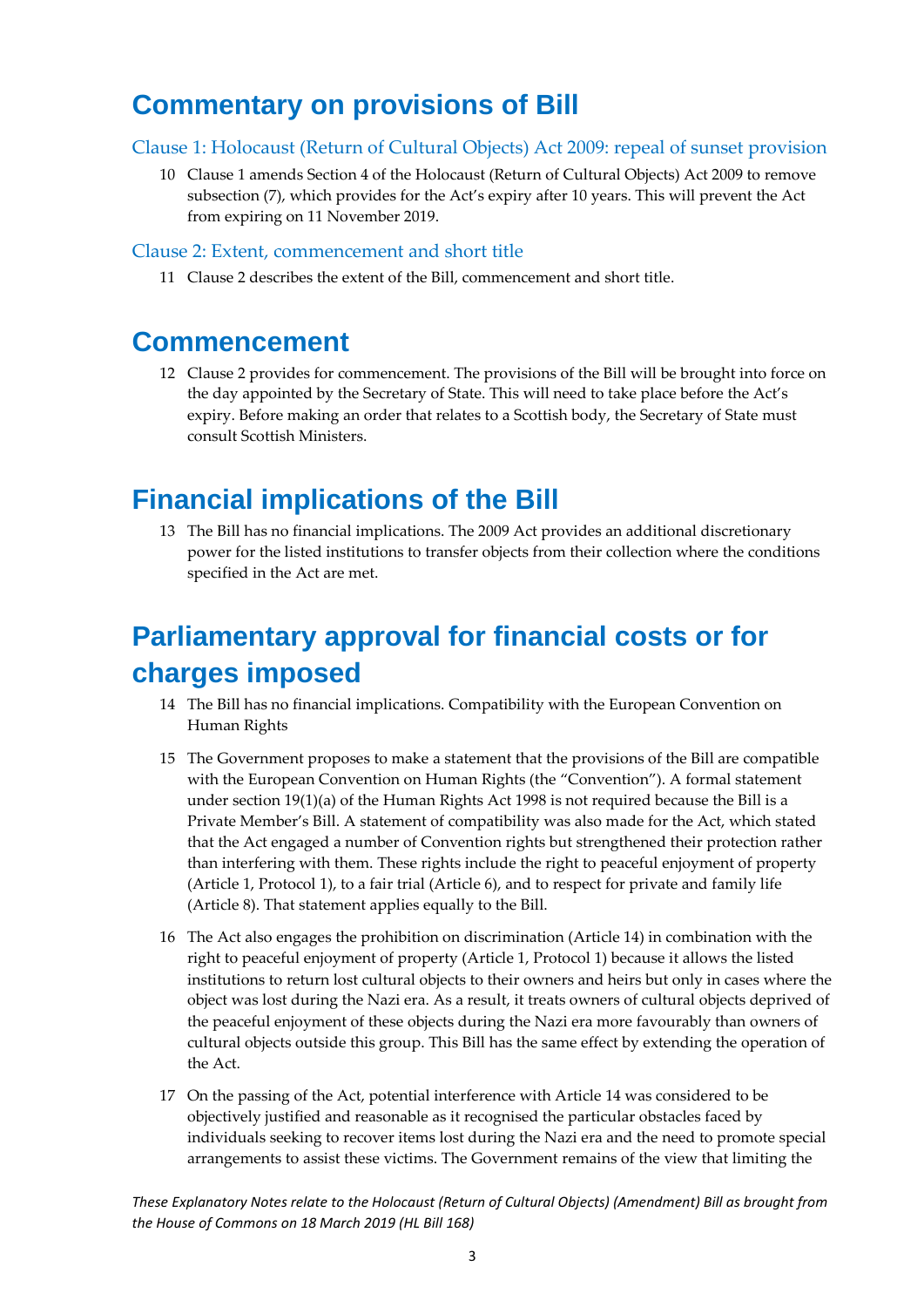power of return to the Nazi era is justified. The widespread and systematic deprivation of property in this era and the problems faced by individuals seeking to recover their property have been recognised in international declarations as requiring particular measures to remedy, including the Washington Principles. The Bill recognises the continued need to assist victims of Nazi expropriation and to give effect to international standards in this area.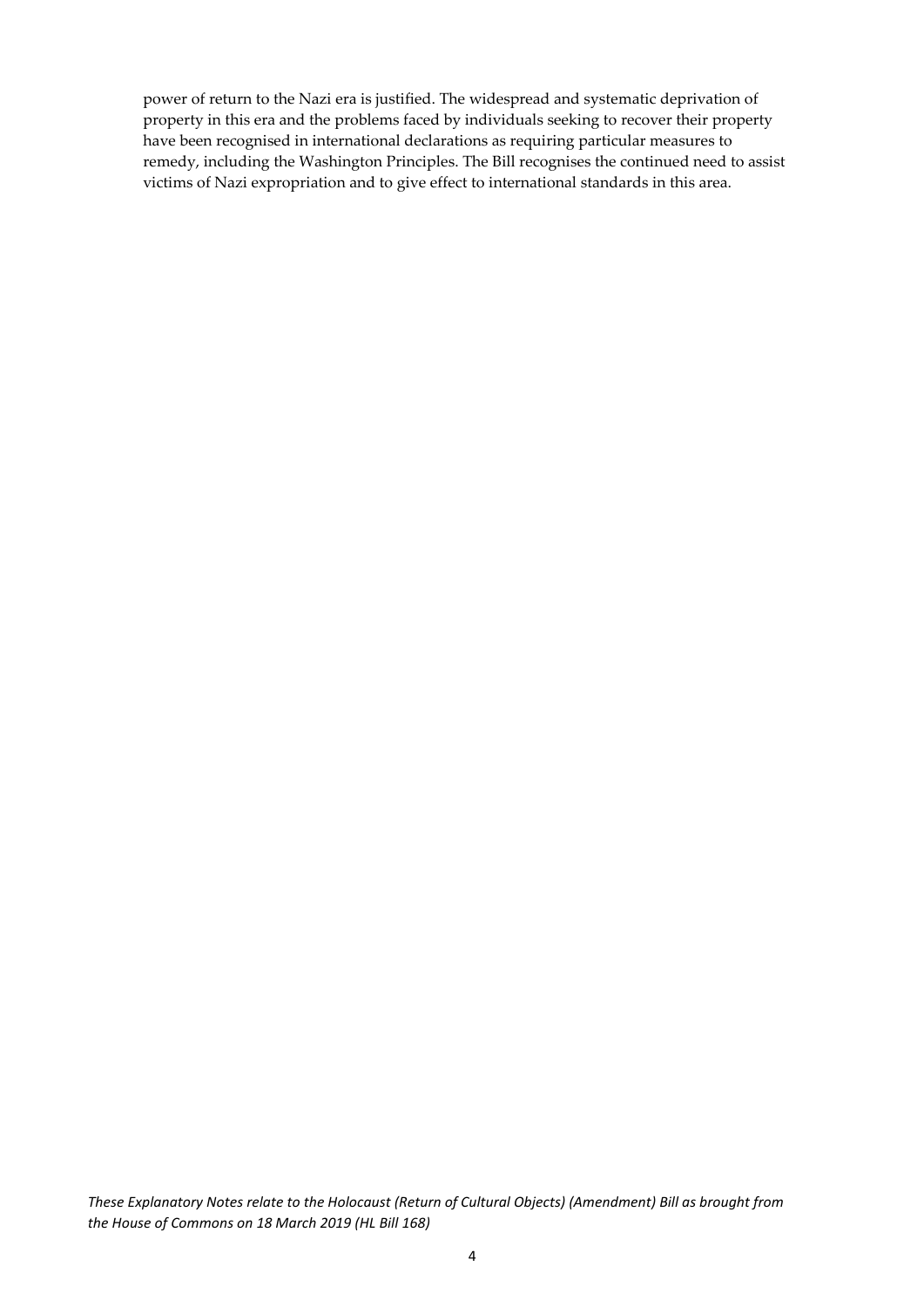## <span id="page-5-0"></span>**Annex A – Territorial extent and application in the United Kingdom**

The provisions of the Bill extend to England and Wales, and Scotland

| <b>Provision</b> | <b>Extends</b><br>to E & W<br>and<br>applies to<br>England? | <b>Extends</b><br>to E & W<br>and<br>applies to<br>Wales? | <b>Extends</b><br>and<br>applies to<br>Scotland? | <b>Extends and</b><br>applies to<br>Northern<br>Ireland? | Would<br>corresponding<br>provision be<br>within the<br>competence of<br>the National<br>Assembly for<br>Wales? | Would<br>corresponding<br>provision be<br>within the<br>competence of<br>the Scottish<br>Parliament? | Would<br>corresponding<br>provision be<br>within the<br>competence of<br>the Northern<br><b>Ireland</b><br>Assembly? | Legislative<br><b>Consent</b><br><b>Motion</b><br>needed? |
|------------------|-------------------------------------------------------------|-----------------------------------------------------------|--------------------------------------------------|----------------------------------------------------------|-----------------------------------------------------------------------------------------------------------------|------------------------------------------------------------------------------------------------------|----------------------------------------------------------------------------------------------------------------------|-----------------------------------------------------------|
| Clause 1         | Yes                                                         | <b>No</b>                                                 | Yes                                              | No                                                       | Yes                                                                                                             | Yes                                                                                                  | N/A                                                                                                                  | Yes(S)                                                    |
| Clause 2         | Yes                                                         | <b>No</b>                                                 | Yes                                              | <b>No</b>                                                | Yes                                                                                                             | Yes                                                                                                  | N/A                                                                                                                  |                                                           |

*These Explanatory Notes relate to the Holocaust (Return of Cultural Objects) (Amendment) Bill as brought from the House of Commons on 18 March 2019 (HL Bill 168)*